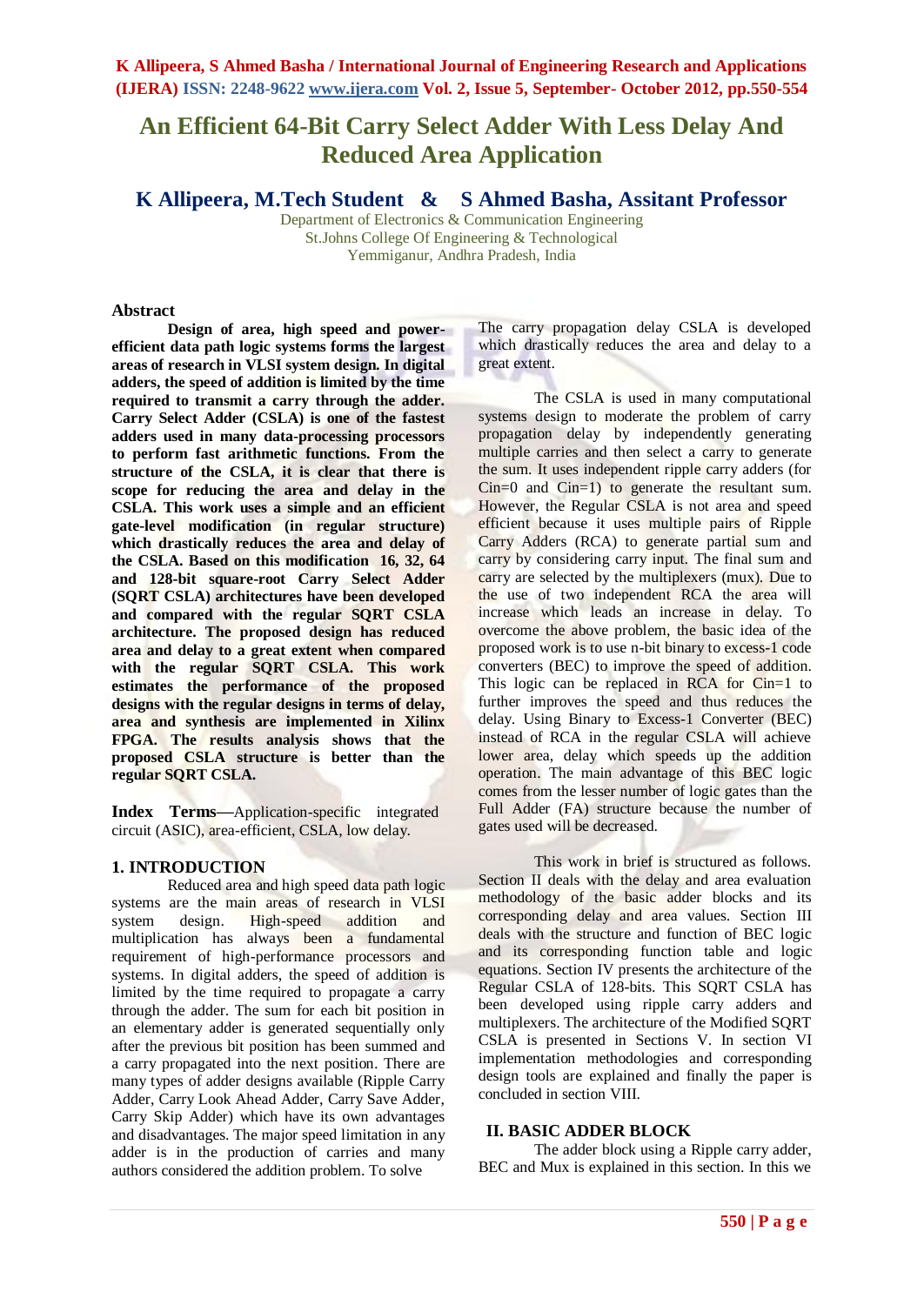calculate and explain the delay & area using the theoretical approach and show how the delay and area effect the total implementation. The AND, OR, and Inverter (AOI) implementation of an XOR gate is shown in Fig. 1. The delay and area evaluation methodology considers all gates to be made up of AND, OR, and Inverter, each having delay equal to 1 unit and area equal to 1 unit. We then add up the number of gates in the longest path of a logic block that contributes to the maximum delay. The area evaluation is done by counting the total number of AOI gates required for each logic block. Based on this approach, the blocks of 2:1 mux, Half Adder (HA), and FA are evaluated and listed in Table I.



**Fig 1: Delay and area evalution of xor**

| Design            | <b>Delay</b> | <b>Area</b> |
|-------------------|--------------|-------------|
| <b>XOR</b>        | 3            | 5           |
| $2:1$ MUX         | 3            |             |
| <b>Half Adder</b> | 3            |             |
| <b>Full Adder</b> |              | 13          |
|                   |              |             |

**Table 1: Delay and area evaluation of CSLA**



### **Fig 2: 6-bit BEC with 12:6 mux**

Fig 2 shows the basic 6-bit addition operation which includes 6-bit data, a 6-bit BEC logic and 12:6 mux. The addition operation is performed for Cin=0 and for Cin=1.For Cin=0 the

addition is performed using ripple carry adder and for Cin=1 the operation is performed using 6-bit BEC (replacing the RCA for Cin=1). The resultant is selected based on Carry in signal from the previous group. The total delay depends on mux delay and Cin signal from previous group.

### **III. BEC**

The basic work is to use Binary to Excess-1 Converter (BEC) in the regular CSLA to achieve lower area and increased speed of operation. This logic is replaced in RCA with Cin=1. This logic can be implemented for different bits which are used in the modified design. The main advantage of this BEC logic comes from the fact that it uses lesser number of logic gates than the n-bit Full Adder (FA) structure. As stated above the main idea of this work is to use BEC instead of the RCA with Cin=1 in order to reduce the area and increase the speed of operation in the regular CSLA to obtain modified CSLA. To replace the n-bit RCA, an n+1 bit BEC logic is required. The structure and the function table of a 6-bit BEC are shown in Figure.2 and Table .2, respectively.



**Figure 2: 6-binary to excess-1 converter**

**Table 2: Function table of the 6-bit BEC**

| B[5:0]           | X[5:0]           |
|------------------|------------------|
| 000000           | 000001           |
| 000001<br>000010 | 000010<br>000011 |
|                  |                  |
| 111111           | 000000           |

The Boolean expressions for the 6-bit BEC logic are expressed below

$$
X0 = \sim B0
$$

$$
X1 = B0^{\wedge}B1
$$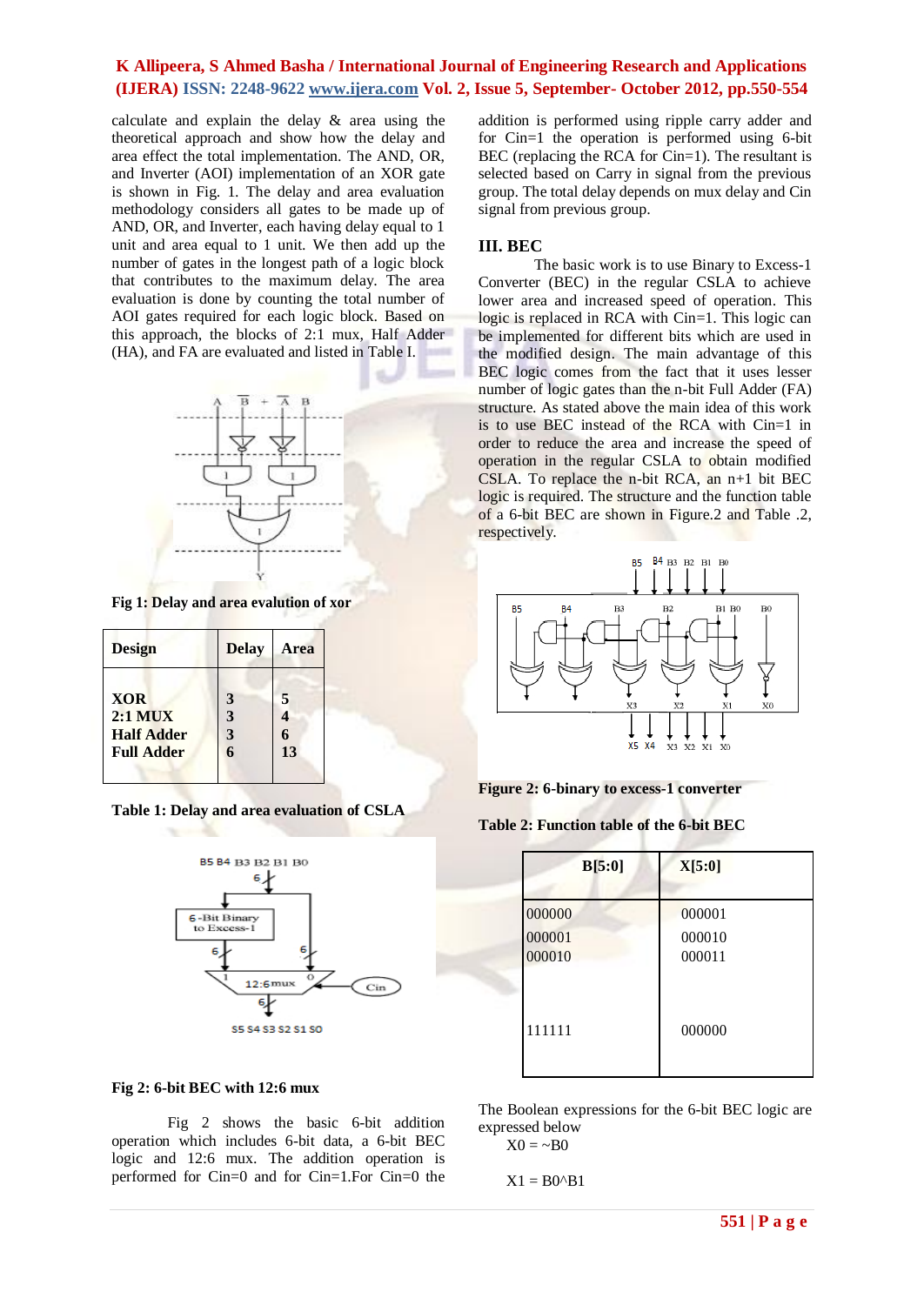$$
X2 = B2^{\wedge} (B0 \& B1)
$$

 $X3 = B3^{\circ}$  (B0 & B1 & B2)  $X4 = B4^{\wedge} (B0 \& B1 \& B2 \& B3)$  $X5 = B5^{\wedge}$  (B0 & B1 & B2 & B3 & B4).



**Figure 3: Architecture of Regular 64-bit SQRT CSLA**

### **IV. ARCHITECTURE OF REGULAR 64-BIT SQRT CSLA**

A 16-bit carry select adder can be developed in two different sizes namely uniform block size and variable block size. Similarly a 32, 64 and 128-bit can also be developed in two modes of different block sizes. Ripple-carry adders are the simplest and most compact full adders, but their performance is limited by a carry that must propagate from the leastsignificant bit to the most-significant bit. The various 16, 32, 64 and 128-bit CSLA can also be developed by using ripple carry adders. The speed of a carryselect adder can be improved upto 40% to 90%, by performing the additions in parallel, and reducing the maximum carry delay.

Fig 3 shows the Regular structure of 64-bit SORT CSLA. It includes many ripple carry adders of variable sizes which are divided into groups. Group 0 contains 2-bit RCA which contains only one ripple carry adder which adds the input bits and the input carry and results to sum [1:0] and the carry out. The carry out of the Group 0 which acts as the selection input to mux which is in group 1, selects the result from the corresponding RCA (Cin=0) or RCA (Cin=1). Similarly the remaining groups will be selected depending on the Cout from the previous groups.

In Regular CSLA, there is only one RCA to perform the addition of the least significant bits [1:0]. The remaining bits (other than LSBs), the addition is performed by using two RCAs corresponding to the one assuming a carry-in of 0, the other a carry-in of 1 within a group. In a group, there are two RCAs that receives the same data inputs but different Cin. The upper adder has a carry-in of 0, the lower adder a carry-in of 1. The actual Cin from the preceding

sector selects one of the two RCAs. That is, as shown in the Fig.3, if the carry-in is 0, the sum and carryout of the upper RCA is selected, and if the carry-in is 1, the sum and carry-out of the lower RCA is selected.

For this Regular CSLA architecture, the implementation code, for the Full Adders and Multiplexers of different sizes (6:3, 8:4, 10:5 up to 24:11) were designed initially. The regular 64-bit, 128-bit CSLA were implemented by calling the ripple carry adders and all multiplexers.

### **V.ARCHITECTURE OF MODIFIED 64-BIT SQRT CSLA**

This architecture is similar to regular 64-bit SQRT CSLA, the only change is that, we replace RCA with Cin=1 among the two available RCAs in a group with a BEC. This BEC has a feature that it can perform the similar operation as that of the replaced RCA with Cin=1. Fig 4 shows the Modified block diagram of 64-bit SQRT CSLA. The number of bits required for BEC logic is 1 bit more than the RCA bits. The modified block diagram is also divided into various groups of variable sizes of bits with each group having the ripple carry adders, BEC and corresponding mux . As shown in the Fig.4, Group 0 contain one RCA only which is having input of lower significant bit and carry in bit and produces result of sum[1:0] and carry out which is acting as mux selection line for the next group, similarly the procedure continues for higher groups but they includes BEC logic instead of RCA with Cin=1.Based on the consideration of delay values, the arrival time of selection input C1 of 8:3 mux is earlier than the sum of RCA and BEC. For remaining groups the selection input arrival is later than the RCA and BEC. Thus, the sum1 and c1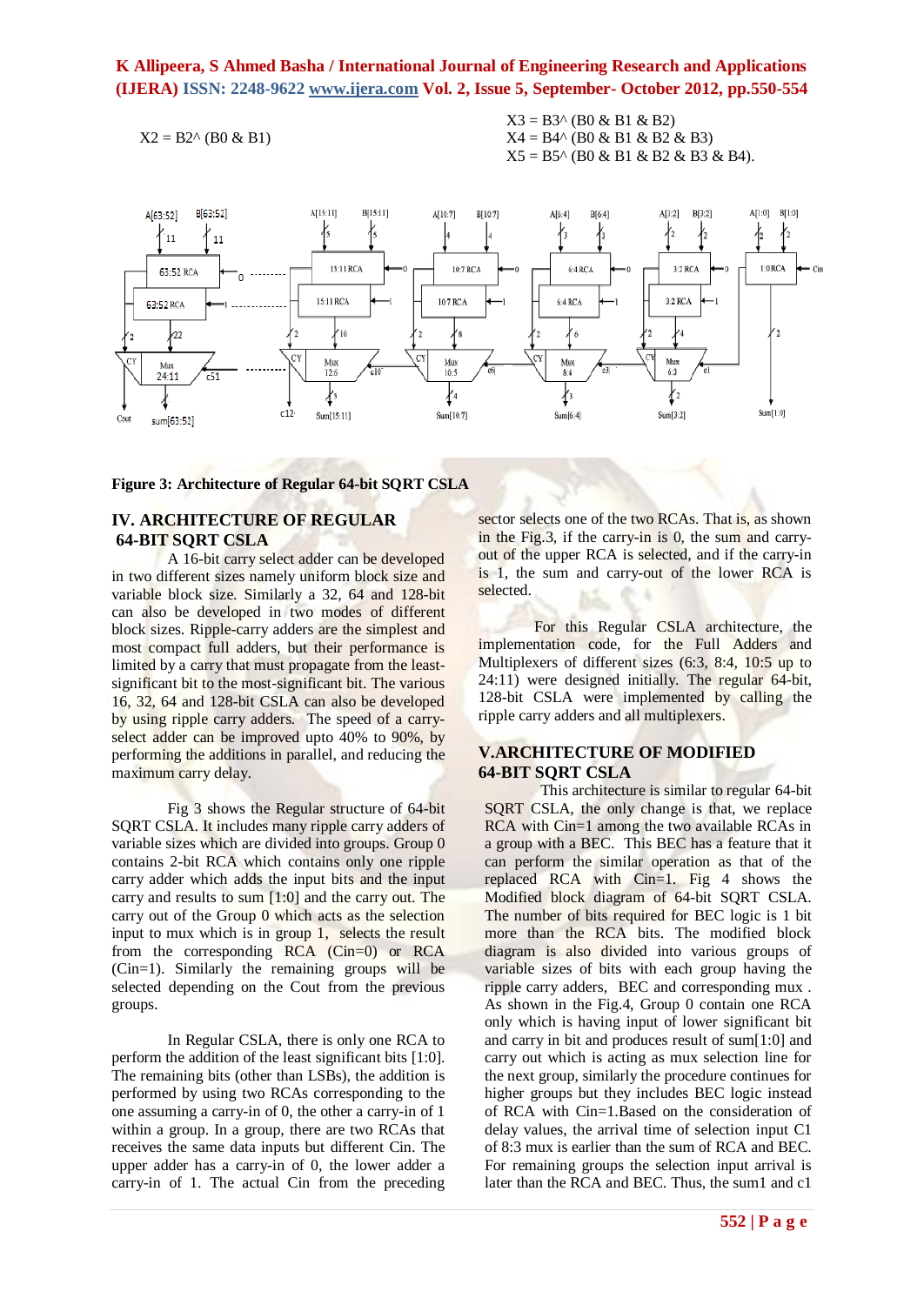(output from mux) are depending on mux and results computed by RCA and BEC respectively. The sum2 depends on c1 and mux. For the remaining parts the arrival time of mux selection input is always greater than the arrival time of data inputs from the BEC's. Thus, the delay of the remaining MUX depends on the arrival time of mux

selection input and the mux delay. In this Modified CSLA architecture, the implementation code for Full Adder and Multiplexers of 6:3, 8:4, and 10:5 up to 24:11 were designed. The design code for the BEC was designed by using NOT, XOR and AND gates. Then 2, 3, 4, 5 up to 11-bit ripple carry adder was designed.



### **Figure 4: Architecture of Modified 64-bit SQRT CSLA**

| Sl. No.           | Adders   |       | Delay (ns) | Area |
|-------------------|----------|-------|------------|------|
| $16 - bit$<br>1.  | Regular  | 16.27 | 43         |      |
|                   | Modified | 14.67 | 47         |      |
| $32 - bit$<br>2.  | Regular  | 20.96 | 90         |      |
|                   | Modified | 18.83 | 102        |      |
| 3.<br>$64 - bit$  | Regular  | 33.85 | 189        |      |
|                   | Modified | 23.71 | 212        |      |
| $128 - bit$<br>4. | Regular  | 42.23 | 439        |      |
|                   | Modified | 35.29 | 441        |      |

### **Table 3: Comparison values**

### **VI.RESULTS**

The implemented design in this work has been simulated using Verilog-HDL (Modelsim). The adders (of various size 16, 32, 64 and 128) are designed and simulated using Modelsim. All the V files (Regular and Modified) are also simulated in Modelsim and corresponding results are compared. After simulation the different size codes are synthesized using Xilinx ISE 9.1i. The simulated V files are imported into the synthesized tool and

corresponding values of delay and area are noted. The synthesized reports contain area and delay values for different sized adders. The similar design flow is followed for both the regular and modified SQRT CSLA of different sizes.

Table 3 shows the comparison of regular and modified CSLA of various bits which includes Delay and area comparisons. From the table it is